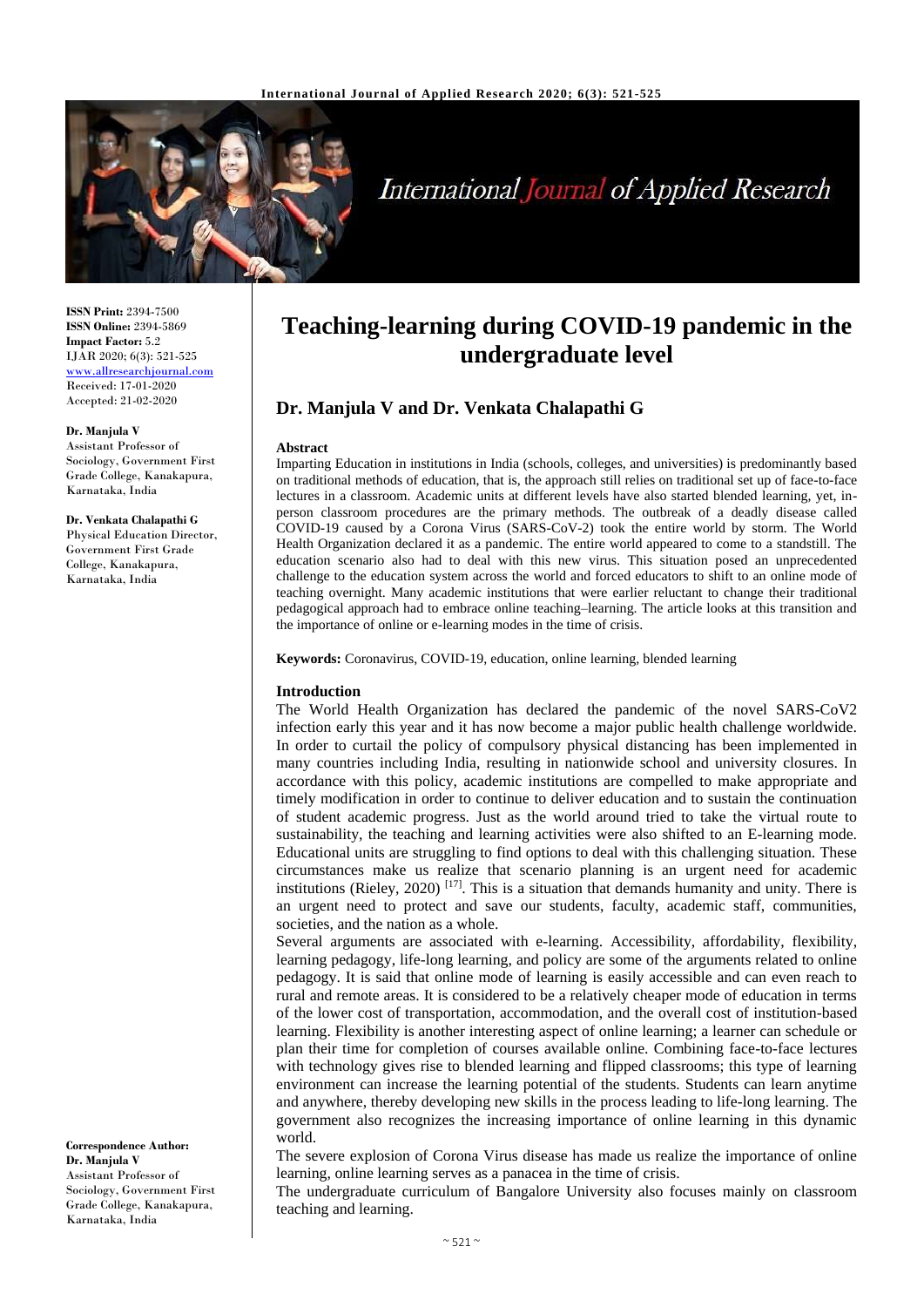This is augmented by various other learning methods (group discussions, clarification sessions, and the laboratory works and skills lab). The E-learning management system (LMS) implemented by the department of collegiate Education (DCE) also was utilized to facilitate various teaching and learning activities at different academic levels in the undergraduate program. Though the LMS modules were available earlier also, the adopting rate was very meager. The organization of courses, access to resources and additional learning materials are available through LMS to support self-directed learning within an integrated PBL curriculum. During this COVID-19 pandemic, courses delivered in student-centered learning methods were sought to be moved to full E-learning. In the first half of semester before the pandemic, group discussions, clarification sessions and interactive lectures were carried out in-campus classroom learning while in the second half of semester, learning activities were delivered in full distance learning employing various online meeting platforms. In order to make the format of discussion sessions stay similar as it had been conducted before the pandemic, every online session was delivered synchronously with the attendance of a facilitator in each group. Students and facilitators' time spent on setting or accomplishing tasks was similar as in classroom learning.

# **Literature Review**

### Online Learning or E-Learning

Rapid developments in technology have made distance education easy (McBrien *et al*., 2009). "Most of the terms (online learning, open learning, web-based learning, computer-mediated learning, blended learning, m-learning, for ex.) have in common the ability to use a computer connected to a network, that offers the possibility to learn from anywhere, anytime, in any rhythm, with any means" (Cojocariu *et al*., 2014).

E-learning is defined as learning that makes use of Information and Communication Technologies (ICTs). The incorporation of technological resources and innovative education strategies has transformed the teaching and learning processes. Earlier studies have shown various elearning and online learning tools that are effective for teaching and learning in various fields. The results from these studies place the knowledge gain and performance of the students as a result of E-learning on par with that of face to face methods. Online learning can be termed as a tool that can make the teaching–learning process more studentcentered, more innovative, and even more flexible. Online learning is defined as "learning experiences in synchronous or asynchronous environments using different devices (e.g., mobile phones, laptops, etc.) with internet access. In these environments, students can be anywhere (independent) to learn and interact with instructors and other students" (Singh & Thurman, 2019)<sup>[19]</sup>.

Blended learning approach, on the other hand, redesigns courses that are developed, scheduled and implemented through a combination of physical and virtual learning activities. Blended learning can be defined as the integration of classroom and distance learning to facilitate an independent, interactive and collaborative learning among students. This approach promotes active and self-directed learning and has gained acceptance as a complementary method to traditional learning.

The synchronous learning environment is structured in the sense that students attend live lectures, there are real-time interactions between educators and learners, and there is a possibility of instant feedback, whereas asynchronous learning environments are not properly structured. In such a learning environment, learning content is not available in the form of live lectures or classes; it is available at different learning systems and forums. Instant feedback and immediate response are not possible under such an environment (Littlefield, 2018). Synchronous learning can provide a lot of opportunities for social interaction (McBrien *et al*., 2009). Amidst this deadly virus spread such online platforms are needed where (a) video conferencing with at least 40 to 50 students is possible, (b) discussions with students can be done to keep classes organic, (c) internet connections are good, (d) lectures are accessible in mobile phones also and not just laptops, (e) possibility of watching already recorded lectures, and (f) instant feedback from students can be achieved and assignments can be taken (Basilaia *et al*., 2020).

# **Online Teaching - A Necessity**

The major part of the world is impacted by the pandemic COVID-19 and therefore the world as we know has changed drastically. Its effects can be seen in schools, colleges, and universities too. The Corona Virus has made institutions to go from offline mode to online mode of pedagogy. This crisis will make the institutions, which were earlier reluctant to change, to accept modern technology. There was an overnight shift of normal classrooms into e-classrooms, that is, educators have shifted their entire pedagogical approach to tackle new market conditions and adapt to the changing situations. During this tough time, the concern is not about whether online teaching–learning methods can provide quality education, it is rather how academic institutions will be able to adopt online learning in such a massive manner (Carey, 2020)<sup>[4]</sup>.

Resistance to change will not help any educational unit across the world. The shift from face-to-face lectures to online classes is the only possible solution. Indeed, academic institutions would not be able to transform all of their college curricula into and online resource overnight. Distance, scale, and personalized teaching and learning are the three biggest challenges for online teaching. Innovative solutions by institutions can only help us deal with this pandemic (Liguori & Winkler, 2020). There is a requirement of a quick shift to online learning mode; therefore, the products by Google can be really useful under such problematic situations; they are (a) Gmail, (b) Google Forms, (c) Calendars, (d) G-Drive, (e) Google Hangouts, (f) Google Jam board and Drawings, (g) Google Classroom, and (h) Open Board Software (not a Google product, helps in recording meetings in the form of files). These tools can successfully be used as an alternative for face-to-face classes (Basilaia *et al*., 2020).

# **Problems Associated With Online Teaching and Learning**

There are n number of technologies available for online education but sometimes they create a lot of difficulties. These difficulties and problems range from downloading errors, issues with installation, login problems, problems with audio and video, and so on. Sometimes student finds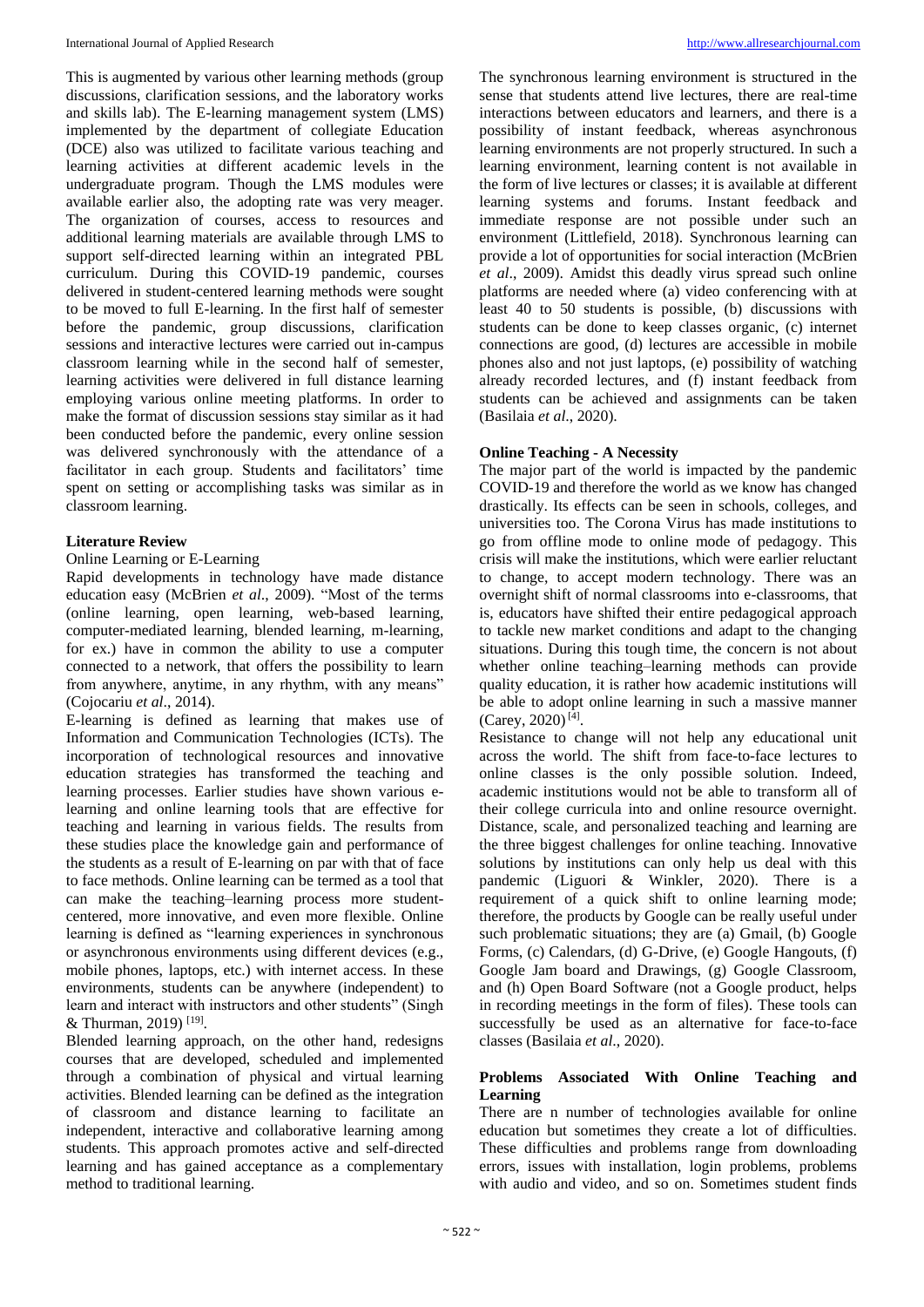online teaching to be boring and unengaging. Online learning has so much of time and flexibility that students never find time to do it. Personal attention is also a huge issue facing online learning. Students want two-way interaction which sometimes gets difficult to implement. The learning process cannot reach its full potential until students practice what they learn. Sometimes, online content is all theoretical and does not let students practice and learn effectively. Mediocre course content is also a major issue. Students feel that lack of community, technical problems, and difficulties in understanding instructional goals are the major barriers for online learning (Song *et al*., 2004). In a study, students were found to be not sufficiently prepared for balancing their work, family, and social lives with their study lives in an online learning environment. Students were also found to be poorly prepared for several e-learning competencies and academic-type competencies. Also, there is a low-level preparedness among the students concerning the usage of Learning Management Systems (Parkes *et al*., 2014) [15] .

#### **Possible Solutions for Problems**

A lot of issues are attached to online education but we cannot ignore the perks of it in times of such crisis. We can always have solutions to fix these difficulties. Technical difficulties can be solved through prerecording video lectures, testing the content, and always keeping Plan B ready so that the teaching–learning process cannot be hampered. Online courses should be made dynamic, interesting, and interactive. Teachers should set time limits and reminders for students to make them alert and attentive. Efforts should be made to humanize the learning process to the best extent possible. Personal attention should be provided to students so that they can easily adapt to this learning environment. Social media and various group forums can be used to communicate with students. Communication is the key when it gets difficult to try reaching out to students via texts, various messaging apps, video calls, and so on—content should be such that enable students for practice and also hone their skills. The quality of the courses should be improved continuously and teachers must try to give their best. Online programs should be designed in such a way that they are creative, interactive, relevant, student-centered, and group-based (Partlow & Gibbs,  $2003$ )<sup>[16]</sup>. Educators must spend a lot of time in making effective strategies for giving online instructions. Effective online instructions facilitate feedback from learners, make learners ask questions, and broaden the learner horizon for the course content (Keeton, 2004)<sup>[10]</sup>. Institutions must focus on pedagogical issues and emphasize collaborative learning, case learning, and project-based learning through online instructions (Kim & Bonk, 2006). The challenge to educational institutions is not only finding new technology and using it but also reimagining its

education, thereby helping students and academic staff who are seeking guidance for digital literacy.

#### **Objectives of the Study**

- 1. To understand the online teaching-learning process during the Corona Virus pandemic.
- 2. To delineate the factors that can result in the success of online mode of learning during a crisis-like situation.

#### **Research Methodology**

The study is descriptive and tries to understand the importance of online learning in the period of a crisis and

pandemics such as the COVID-19. The problems associated with online learning and possible solutions were also identified based on previous studies. The research tool used for analyzing the data which amassed from different sources for this study is a content analysis and the research method is descriptive research. We have taken into consideration the qualitative aspects of the research study. This study is completely based on the secondary data. A systematic review was done in detail for the collected literature.

Secondary sources of data used are (a) journals, (b) reports, (c) search engines, (d) company websites and scholarly articles, (e) research papers, and other academic publications.

#### **Analysis of Online Learning**

Educational processes in schools and colleges are disrupted in the aftermath of some of the natural calamities such as floods, cyclones, earthquakes, hurricanes, and so on. Knowledge delivery becomes a challenging task during such times.

"Disruption of education can leave children at risk of child labor, early marriage, exploitation, and recruitment into armed forces" (Baytiyeh, 2018). When disasters and crises (man-made and natural) occur, schools and colleges need to be resilient and should find new ways to continue with teaching–learning activities (Chang-Richards *et al*., 2013).

In February 2011, a 6.3 magnitude earthquake shook Christchurch and the University of Canterbury collapsed. Information technology and online learning helped the university to restart its operations and gave them a second life (Todorova & Bjorn-Andersen, 2011).

At New Orleans, Southern University converted itself into an e-learning campus after the violent hurricane created a Havoc. Several online courses were offered and mobiles were used to provide education to the displaced students (Omar *et al.*, 2008)<sup>[14]</sup>.

And the most recent disaster is in the form of the COVID-19 which is spreading like a forest fire around the world. All of the schools, colleges, and universities are facing lockdowns in the most affected areas to curb further spread of the Corona Virus. Many academic institutions are, therefore, seeking the help of online learning so that teaching and learning processes are not hampered.

In the last few years, e-learning has started gaining popularity in India. Many platforms provide affordable courses to students via Massive Open Online Courses. Still a lot of institutions in India were reluctant toward online teaching and learning. However, the challenges posed by the Corona Virus pandemic introduced everyone to a new world of online learning and remote teaching. Instructors indulged them in remote teaching via few platforms such as Google Hangouts, Skype, Adobe Connect, Microsoft teams, and few more, though ZOOM emerged as a clear winner. Also, to conduct smooth teaching–learning programs, a list of online etiquettes was shared with students and proper instructions for attending classes were given to them (Saxena, 2020).

# **Discussion**

The COVID-19 pandemic has brought the unprecedented universities' facilities closure, it affected millions of students worldwide. The sudden transformation in the teaching and learning activities into virtual modalities was carried out in order to continue the academic courses while avoiding people gathering and the potential risk of the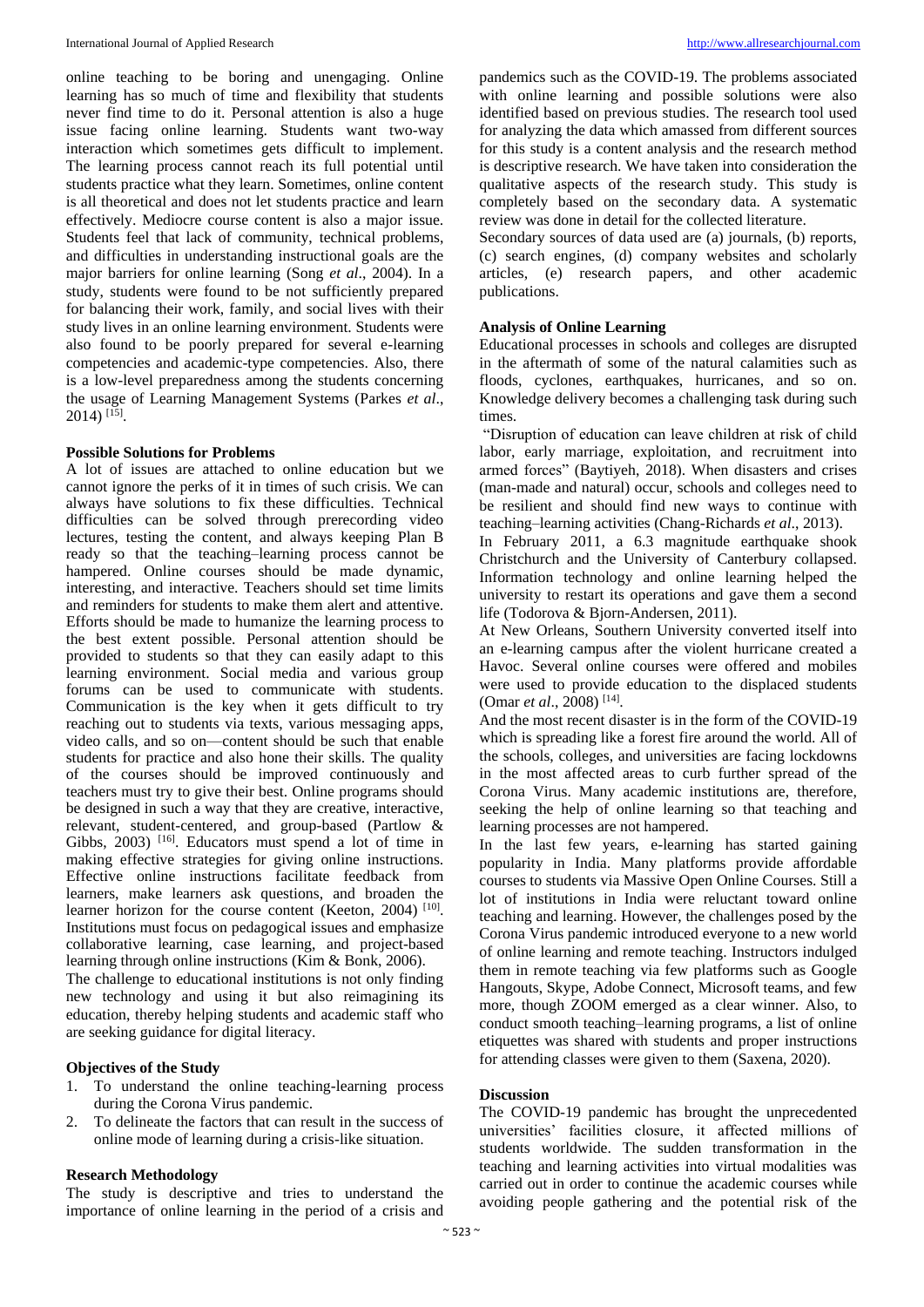spread of infection. The present study documented the learning activity delivered through full distance learning since March, 2020 and compared to the classroom learning in the undergraduate study program.

Student's attitude and acceptance toward e-learning has been shown to be more positive and favorable. However, in these studies the virtual learning modules were integrated with classroom learning, while in the present study, the distance learning was delivered in full online. It was previously reported that full online learning offers a sense of unreality and it largely depends on the student's commitment to the courses  $[15]$ . Bridges and colleagues suggested the integration of learning technologies with faceto-face teaching to support access to digital resources and to enhance the visualization.

Beside the necessary preparedness of students in distance learning methods, other factors such as personality types may influence student preference for e-learning than classroom learning. As the personality regulates how individuals perceive, make judgements and react in certain situations. The acceptance of students for e-learning is commonly associated with self-regulation character. Selfregulatory behavior includes the ability to set goals, effective time management, problem solving capacity, and awareness of time to seek advice from instructors. On top of self-regulatory behavior, constraint of self-efficacy, elearning motivation, and high task value are other factors which strengthen the blended/online learning preference [21, 22] .

Apart from its obvious advantages, distance learning also brings some disadvantages. Increased chances of distraction, complicated technology, limited social interaction, and increased difficulty to stay in contact with instructors are several conditions that might interfere with the success of distance learning  $[24]$ . The present study showed more students felt lower learning satisfaction and more difficult communication either with instructors or with peer students in doing distance learning. Internal factors challenges of student readiness to distance learning, time management and difficulty to stay focused for long online learning duration were reported. The performance of instructors in charge in the distance learning process of this study were varied in their interactive pedagogy ability, uplifting spirit, and confidence toward utilization of innovative learning. Selfefficacy character is importantly demanded not only from students but also from instructors. The quality of teaching is very important in stimulating students' satisfaction. Special attention to communicate with students is essential since lack of personal contact may affect the development of trust  $[22, 23]$ . Peer to peer communication and interaction in a group discussion are not often feasible in the virtual learning method. The barriers associated with infra-structure were obviously also encountered by the students complaining about unstable internet connection and extra financial burden for internet quota. Moreover, stress experienced by one-third of the participants of the study might have an impact on student perspective toward learning method. Recent study also reported students concerned on the issues of economic slowdown, potential academic delay and changes in daily life and these were associated with the level of anxiety of the college student in China during this pandemic time [24].

#### **Conclusion**

According to the World Economic Forum, the COVID-19 pandemic also has changed the way how several people receive and impart education. To find new solutions for our problems, we might bring in some much-needed innovations and change. Ayebi-Arthur (2017)<sup>[2]</sup> conducted a case study of a college in New Zealand which was badly affected by seismic activities. In her study, she found that the college became more resilient to online learning after that disastrous event. Technology helped them overcome the barriers in those difficult times. But they suggest that robust IT Infrastructure is a prerequisite for online learning. Infrastructure needs to be so strong that it can provide unhindered services during and after the crisis.

The study presented evidence that despite some challenges, undergraduate students could adapt to the new learning methods of distance learning and agreed on better efficiency experienced in distance learning than in classroom learning. This sudden closure of the university globally due to COVID-19 pandemic, albeit undesirable, presents an enormous opportunity for cultural transformation in the education system. As more "tech-savvy" generations enroll in higher education, dental educators need to incorporate blended learning in the curriculum, to design the best features of classroom and distance learning to improve the overall learning environment.

Teachers have become habituated to traditional methods of teaching in the form of face-to-face lectures, and therefore, they hesitate in accepting any change. But amidst this crisis, we have no other alternative left other than adapting to the dynamic situation and accepting the change. It will be beneficial for the education sector and could bring a lot of surprising innovations. We cannot ignore and forget the students who do not have access to all online technology. These students are less affluent and belong to less techsavvy families with financial resources restrictions; therefore, they may lose out when classes occur online. They may lose out because of the heavy costs associated with digital devices and internet data plans. This digital divide may widen the gaps of inequality.

Although this outbreak did not give us much time to plan we should take a lesson from this that planning is the key. This can only be done if we do scenario planning. There is a need to prioritize all the critical and challenging situations which may occur and plan accordingly. This pandemic has also taught us that students must possess certain skills such as skills of problem-solving, critical thinking, and most importantly adaptability to survive the crisis. Educational institutions must build resilience in their systems to ensure and prioritize the presence of these skills in their students.

"The key lesson for others may be to embrace e-learning technology before disaster strikes!" (Todorova & Bjorn-Andersen, 2011). Today, we are forced to practice online learning, things would have been different if we have already mastered it. The time we lost in learning the modes could have been spent on creating more content. But it is better late than never. This virus surely has accelerated the process of online learning. For instance, this e-application called ZOOM is making a lot of news because of its viable features. It allows conducting live online classes, webconferencing, webinars, video chats, and live meetings. As most of the schools, colleges, universities, companies are closed due to lockdowns/curfews and most of the people are working from home, this app helped in keeping people connected via video conferencing. This application is trending on Google play store amidst the ongoing crisis. People are practicing social distancing so this application